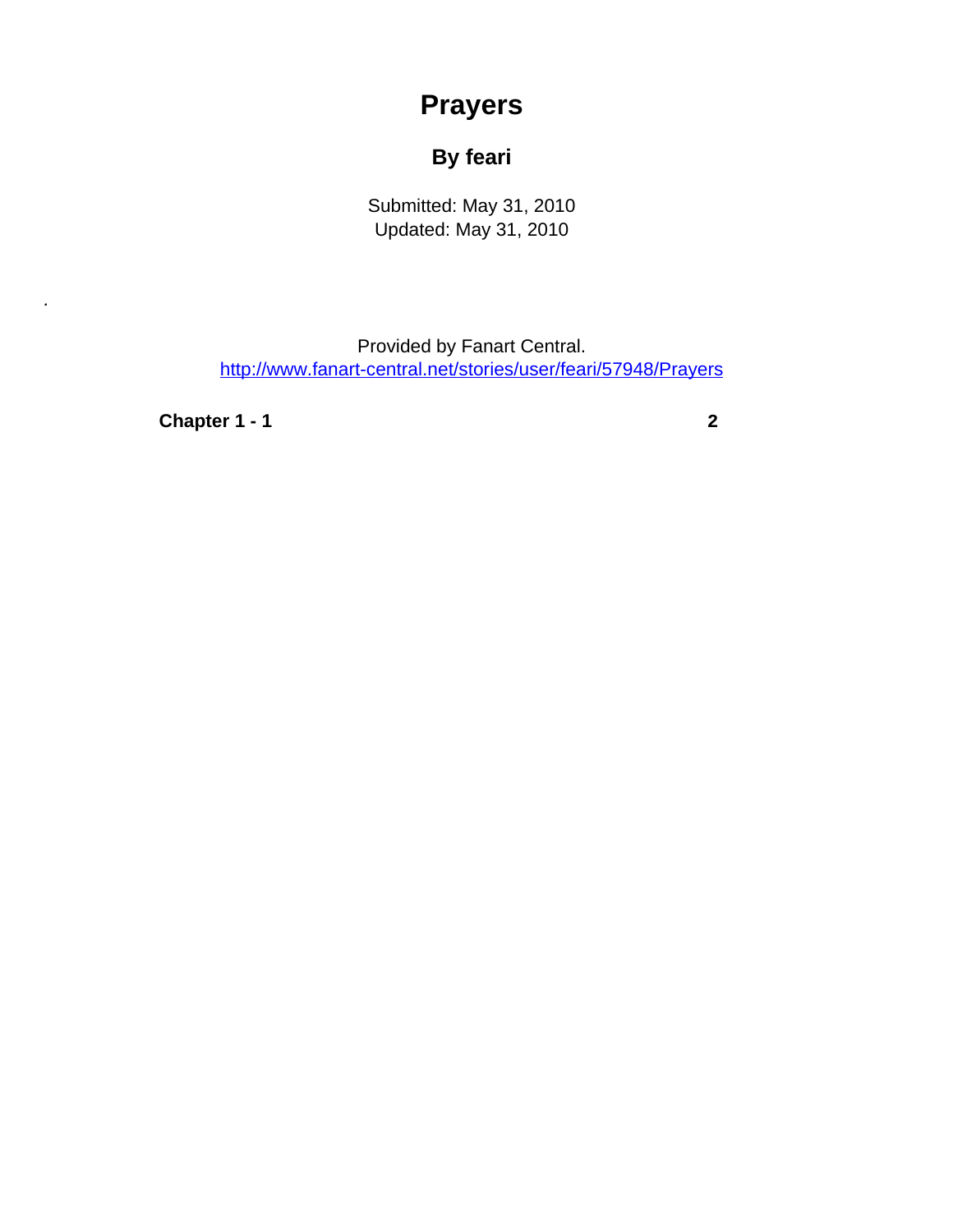<span id="page-1-0"></span>There is only stress and heaviness in my heart Of expectations that need to be upheld. There is no room for dreams here— Only a practicality that serves the usual purposes: A Good Job Money A Nice House A Nice Car— This self-serving example of consumerism ordinary enough to strangle me. Like a bird with clipped wings and hooded eyes, Where can I fly? All my life, All I've ever wanted to do is fly. Spacious freedom has its costs, however, And the price of this one I'm not sure I'm prepared to pay. Though in a world of chains and guidelines where I'm either smothered or ignored, What is there to lose? My heart leaps for the opportunity of adventure and freedom, But then the tether reaches its limit, And I'm left wrangling with decisions I wish were easy to make! And I don't want to say it, but I'm trapped— Strapped in on a one-rail ride that I can't get off until the end. Do I dare jump overboard? I must if I'm to escape. Am I brave enough? Sometimes I wonder. Four hands hold me tight while I reach out for a hand to pull me free, But isn't my other hand tightly grasped to the four? I like me most days: Strong arms with blue veins, Shapely legs, And trim waist. I bare my soul to paper But have trouble making the words alive into the air. I am loud but my thoughts are very quiet; Even I must listen closely. And though my world seems stable, I don't want it that way any longer. This normalcy is too binding,